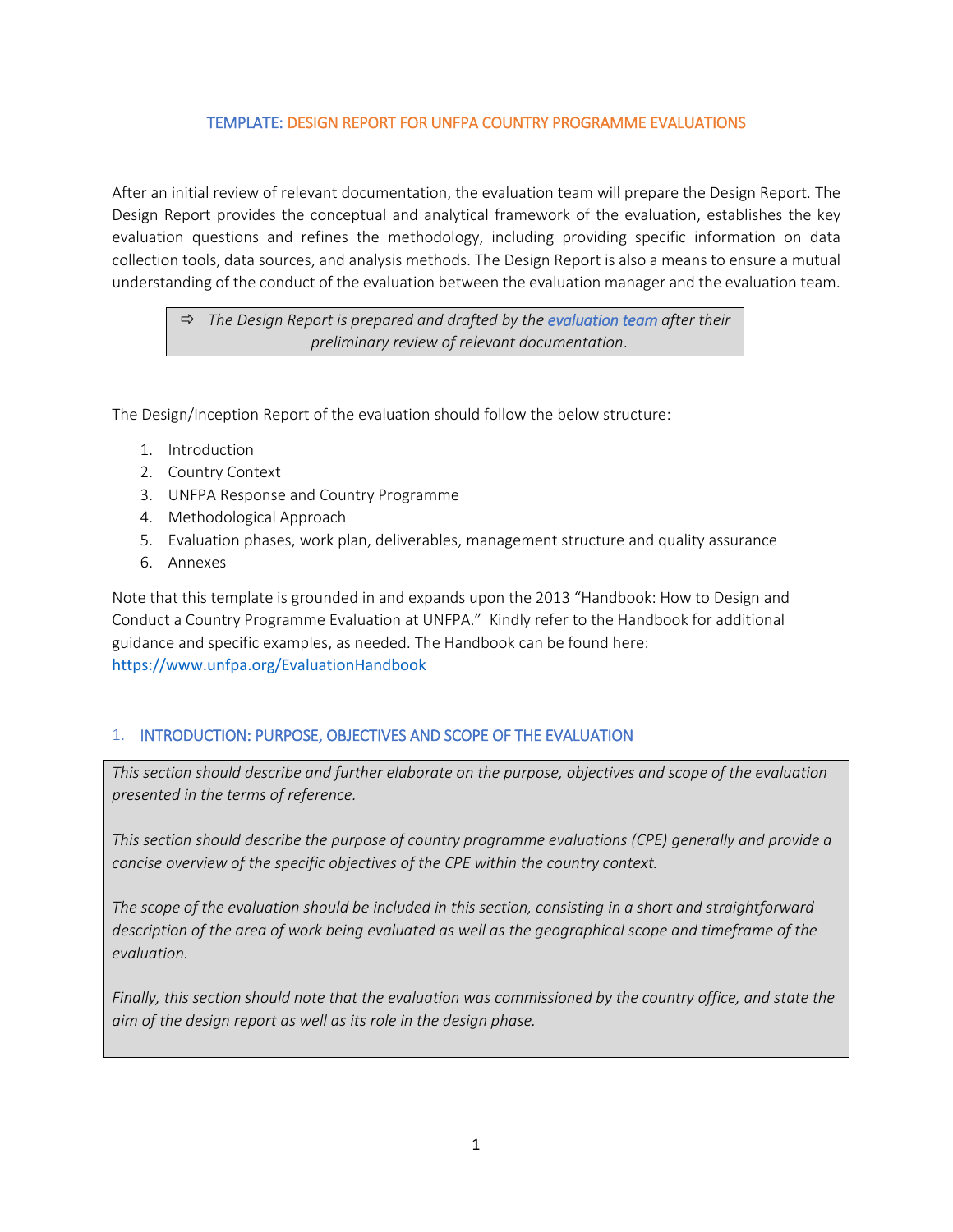# 2. COUNTRY CONTEXT

*This section should detail the wider country context, including relevant social, political and economic data, language and cultural traits, demography, geographic location, etc. The country's situation and development challenges vis a vis UNFPA programmatic areas should be included as should national strategies to respond to these challenges.*

*This section should also include the country's progress towards the achievement of relevant internationally agreed development goals (including the MDGs, SDGs and the ICPD benchmarks).*

*Finally, information on official development assistance (ODA) and the role of external assistance (currently and over time) should be discussed. The main donors / ODA providers should be included.*

# 3. UNFPA STRATEGIC RESPONSE AND COUNTRY PROGRAMME

*This section should situate the country programme within the broader UN System's framework and UNFPA's corporate strategic/normative framework.*

*UNFPA's response through the particular country programme should be detailed, including the main elements of the country programme as set forth in programming documents as well as the underlying intervention logic (i.e. the links among activities, outputs and outcomes). The geographical coverage of the programme, as well as the evolution of the programme over time, should also be explained.*

*A detailed financial analysis of the programme budget by output and outcome should be included, clearly distinguishing between resource targets set out in the country programme document (CPD) and the actual resources mobilized during the programme cycle. Implementation rates should also be included.* 

# 4. METHODOLOGICAL APPROACH

*This section should provide a clear and detailed description of the evaluation's approach and methodology (i.e. a theory based approach, outlining the intervention logic leading to a reconstructed theory of change of UNFPA support). How the methodology is gender and human rights responsive should also be laid out (as should any limitations toward implementing a gender and human rights responsive evaluation).*

*This section should include the evaluation questions and the evaluation criteria to which they respond, noting that an evaluation question may correspond to multiple criteria. OECD-DAC evaluation criteria (relevance, effectiveness, efficiency, and sustainability) should be used and, as relevant, two additional criteria: added value and coordination with the UNCT. An explanation as to why each question was selected should be included.*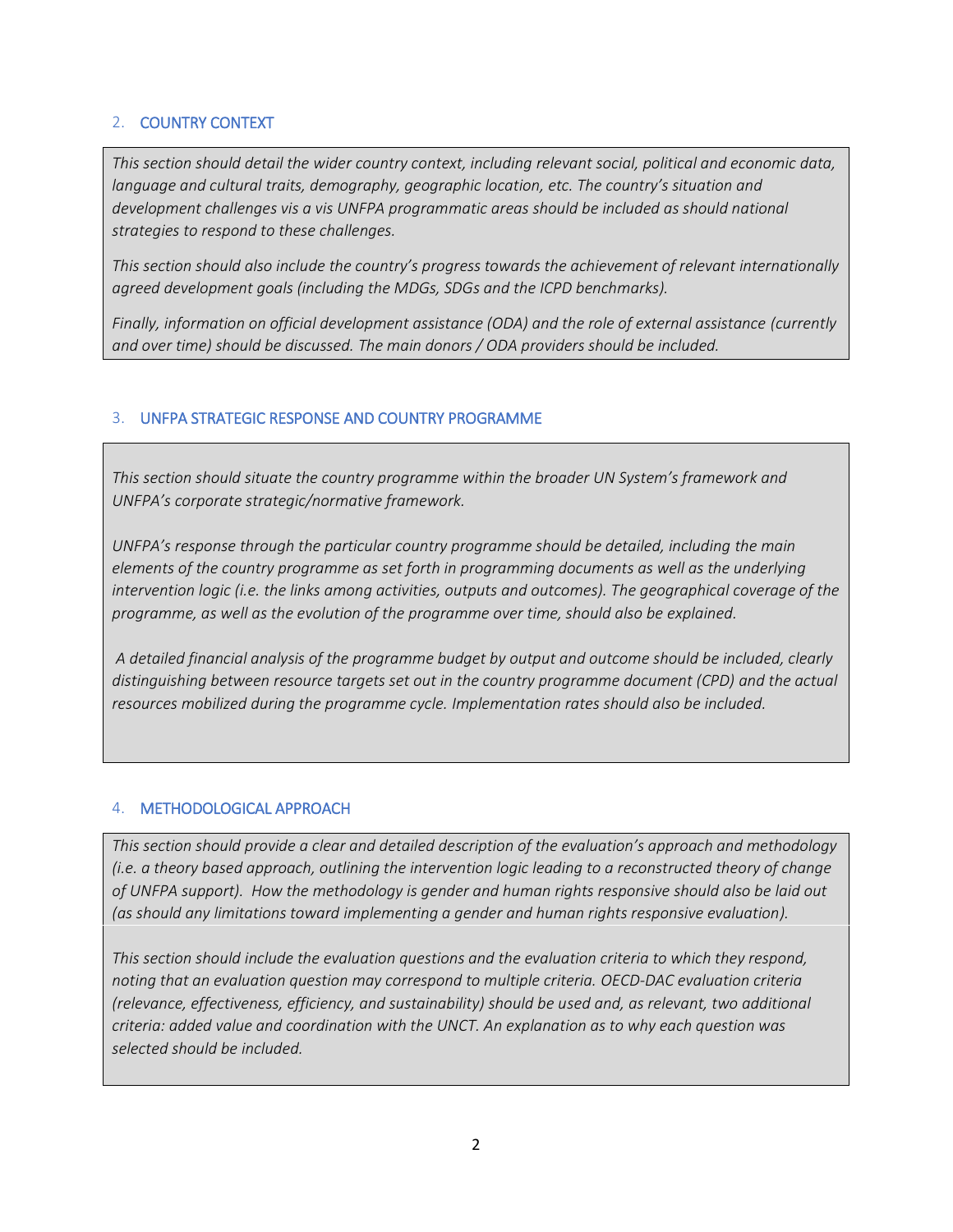*Consider referring to Annex I of "Integrating Human Rights and Gender Equality in Evaluation: Towards UNEG Guidance" for guidance on criteria and questions that are gender and human rights responsive.*

*An evaluation matrix (the primary analytical tool of the evaluation) should be presented, linking the evaluation questions to the evaluation criteria. Evaluation questions should be broken down into assumptions (aspects to focus upon) and attendant indicators. Evaluation questions should be linked to data sources and data collection methods.* 

*Data collection and analysis methods and the stakeholder map (including the methodological approach for stakeholder selection) should be included. A description of how gender and human rights were considered vis a vis data collection and analysis methods, as well as stakeholder selection should be included. Consider referring to Table 3.2 (Tailoring common methods to address human rights and gender equality) on page 40 of "Integrating Human Rights and Gender Equality in Evaluation: Towards UNEG Guidance" for guidance tailoring data collection methods appropriately. The document can be found here: <http://www.uneval.org/document/detail/980>*

*Finally, any limitations and risks to the evaluation should be discussed. This section should explain data gaps and any issues affecting data quantity and quality. Factors that may restrict access to key sources of information should also be listed. Relevant limitations to implementing a gender and human rights responsive evaluation should be included, as well.*

*Mitigation measures to address limitations should be detailed and, in cases where limitations are unable to be addressed, a brief explanation on the extent to which the validity and credibility of the evaluation results could be affected should be provided.*

# 5. EVALUATION PHASES, WORK PLAN, DELIVERABLES, MANAGEMENT, AND QUALITY ASSURANCE

*This section should detail the overall evaluation process and its stages. It should present a detailed work plan for each phase/stage of the evaluation, including expected deliverables per stage set against appropriate and realistic timelines.*

*It should also detail the team composition and establish clear roles and responsibilities for the evaluation manager, the team leader and the team itself. As appropriate, details on field work, including specifications on logistic and administrative support, should be included, as should the budget required.*

*This section should, additionally, outline the management and governance arrangements of the evaluation and clearly describe the approach to quality assurance.*